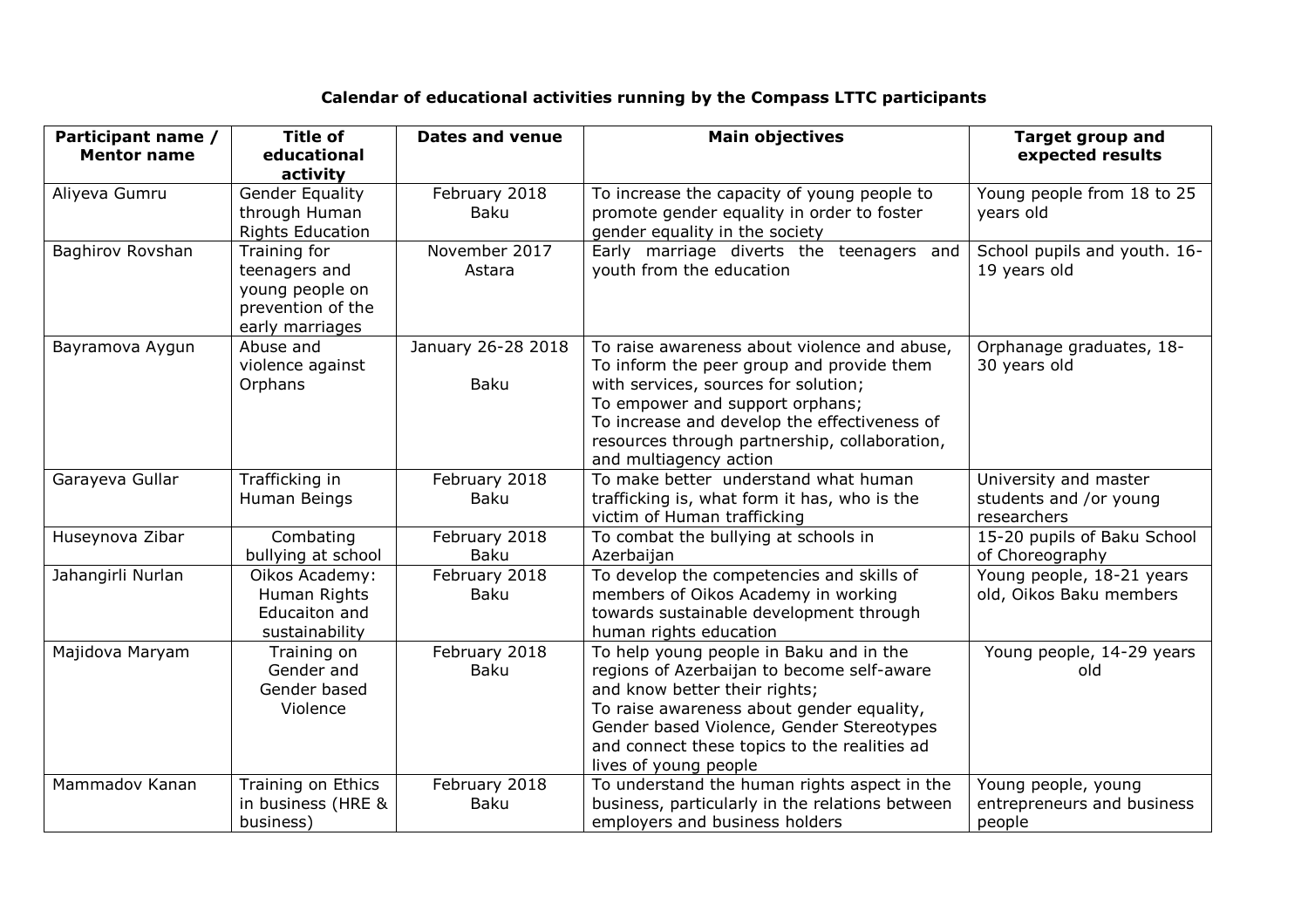| Mammadova<br>Shabnam                     | <b>Raising Awareness</b><br>about Global<br>Citizenship in<br>youth work | February 2018<br>Baku         | To raise awareness about the concept of<br>Global Citizenship through examining the role<br>of youth workers and young activists                                                                                                                                                                                          | Youth workers and youth<br>activists                                                                       |
|------------------------------------------|--------------------------------------------------------------------------|-------------------------------|---------------------------------------------------------------------------------------------------------------------------------------------------------------------------------------------------------------------------------------------------------------------------------------------------------------------------|------------------------------------------------------------------------------------------------------------|
| Nabiyeva Kamilla                         | "United in<br>Diversity" Training                                        | February 2018<br>Paris        | To promote the prevention of discrimination<br>based on religion, nationality, and race                                                                                                                                                                                                                                   | <b>Bachelor Students Sciences</b><br>Po, 17-23 years old                                                   |
| Namazov Khayyam                          | Youth participation<br>"Have your say"                                   | 19-20 December<br><b>Baku</b> | To increase targeted young people's<br>competences on activism;<br>To define the concept of youth participation,<br>democracy and develop their skills for their<br>future activism                                                                                                                                       | Young people and students<br>engaged in civil society and<br>youth NGOs                                    |
| Zeynalova Aysun                          | Beyond the<br><b>Borders</b>                                             | February 2018<br>Georgia      | To develop the competences of young people<br>coming from ethnic minority known as<br>"Georgian Azerbaijanis" on Human Rights<br>Education and increase their role in the public<br>and social life of the community through<br>bringing positive changes                                                                 | Young people coming from<br>the ethnic minority<br>"Georgian Azerbaijanis"<br>residing in Georgian regions |
| Babayev Vamiq,<br>Jafarova Tahmina       | <b>Combating Gender</b><br>based Violence                                | February 2018<br>Lenkoran     | To increase the competences of the targeted<br>young people in Lenkoran in order to fight<br>against gender-based violence and to support<br>activism for human rights, gender equality and<br>women participation                                                                                                        | young people, 18-29 years<br>old, living in the southern<br>region of the Republic of<br>Azerbaijan        |
| Guliyeva Zeynab<br>Nabizada Sevinj       | Child Rights                                                             | February 2018<br>Baku         | To help participants to understand key<br>concepts such as justice, equality, freedom,<br>non-discrimination, democracy and autonomy;<br>To develop main skills such as active listening<br>and communication: being able to listen to<br>different points of view                                                        | Children living in the shelter<br>of the Union of Azerbaijani<br>Children                                  |
| Mammadova Arzu,<br>Ismayilzade Sahriyar, | "Lets stand for our<br>Rights"                                           | February 2018<br><b>Baku</b>  | To enlighten and motivate women who<br>became victims of domestic violence during<br>their rehabilitation process                                                                                                                                                                                                         | Victim women living in the<br>shelter of the NGO "Clean<br>World"                                          |
| Mammadov Hasan,<br>Jahangirova Sevda     | <b>DROI</b>                                                              | November 2017,<br>Baku        | To foster target group's understanding of<br>Human Rights, necessity of Human Rights<br>Education and define roles of youngsters in<br>improving this understanding of the others;<br>To develop competences of involved<br>youngsters in order to help them to deliver<br>similar kind of non-formal education to others | Azerbaijani youngsters from<br>different backgrounds, 17-<br>24 years old                                  |